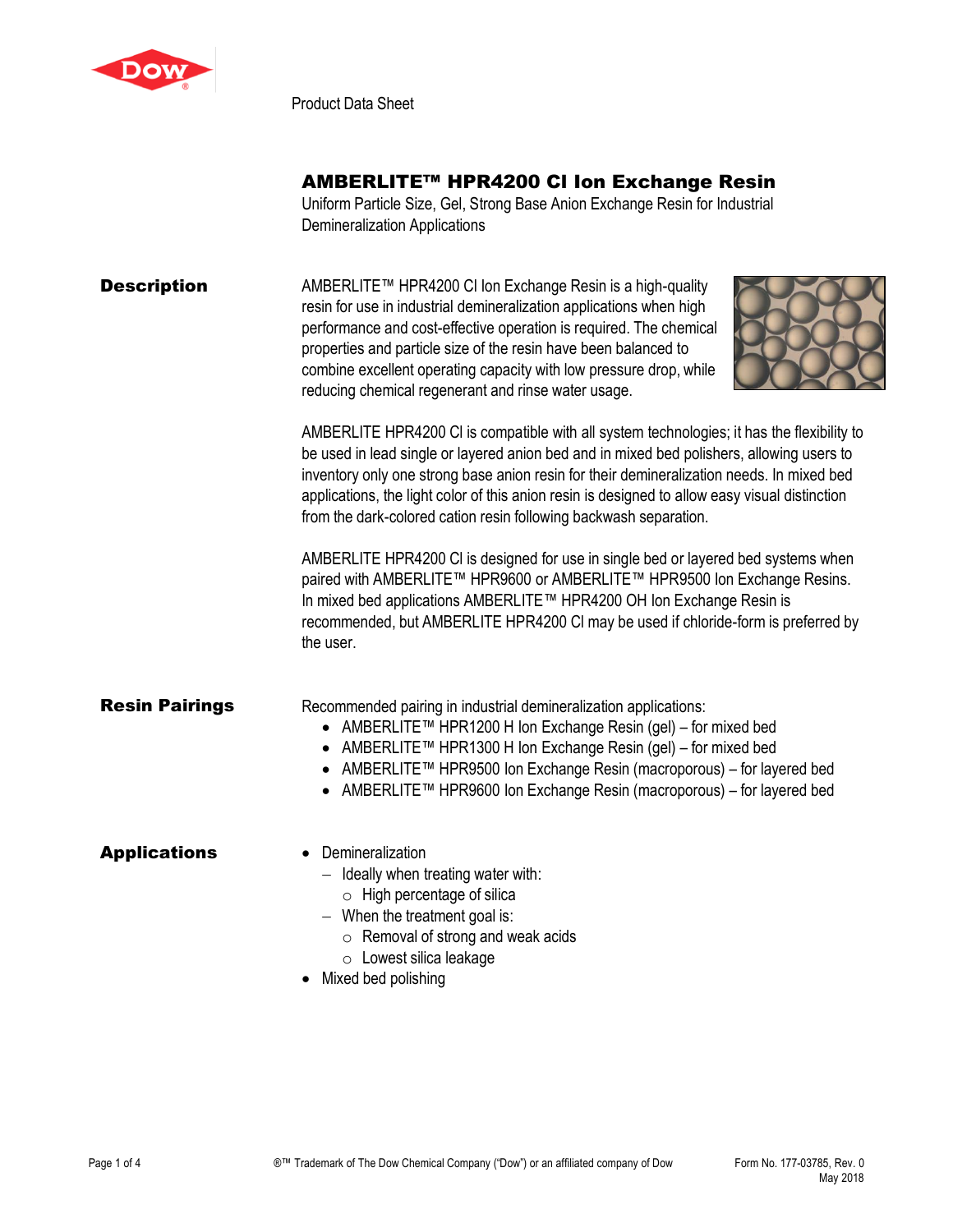| <b>System Designs</b>                 | • Co-current<br>Counter-current / Hold-down<br>Layered beds<br>Packed beds<br>Mixed beds | Compatible with all system technologies and bed configurations:      |
|---------------------------------------|------------------------------------------------------------------------------------------|----------------------------------------------------------------------|
| <b>Historical</b><br><b>Reference</b> | DOWEX MARATHON™ 4200 CI Ion Exchange Resin.                                              | AMBERLITE™ HPR4200 CI Ion Exchange Resin has previously been sold as |
| <b>Typical Physical</b>               | <b>Physical Properties</b>                                                               |                                                                      |
| and Chemical                          | Copolymer                                                                                | Styrene-divinylbenzene                                               |
| <b>Properties**</b>                   | Matrix                                                                                   | Gel                                                                  |
|                                       | Type                                                                                     | Strong base anion, Type I                                            |
|                                       | <b>Functional Group</b>                                                                  | Trimethylammonium                                                    |
|                                       | <b>Physical Form</b>                                                                     | Yellow, translucent, spherical beads                                 |
|                                       | <b>Chemical Properties</b>                                                               |                                                                      |
|                                       | Ionic Form as Shipped                                                                    | $Cl^-$                                                               |
|                                       | <b>Total Exchange Capacity</b>                                                           | $\geq$ 1.30 eq/L (CI <sup>-</sup> form)                              |
|                                       | <b>Water Retention Capacity</b>                                                          | 49.0 - 55.0% (CI <sup>-</sup> form)                                  |
|                                       | <b>Particle Size</b>                                                                     |                                                                      |
|                                       | Particle Diameter §                                                                      | $650 \pm 50 \,\mu m$                                                 |
|                                       | Uniformity Coefficient                                                                   | $≤ 1.25$                                                             |
|                                       | $<$ 300 $\mu$ m                                                                          | $\leq 0.3\%$                                                         |
|                                       | $>850 \mu m$                                                                             | $\leq 5.0\%$                                                         |
|                                       | <b>Stability</b>                                                                         |                                                                      |
|                                       | Whole Uncracked Beads                                                                    | $\geq 90\%$                                                          |
|                                       | Swelling                                                                                 | $Cl^- \rightarrow OH^-$ : 20%                                        |
|                                       | <b>Density</b>                                                                           |                                                                      |
|                                       | <b>Particle Density</b>                                                                  | 1.07 g/mL                                                            |

§ For additional particle size information, please refer to the **Particle Size Distribution Cross Reference Chart** (Form No. 177-01775).

Shipping Weight 670 g/L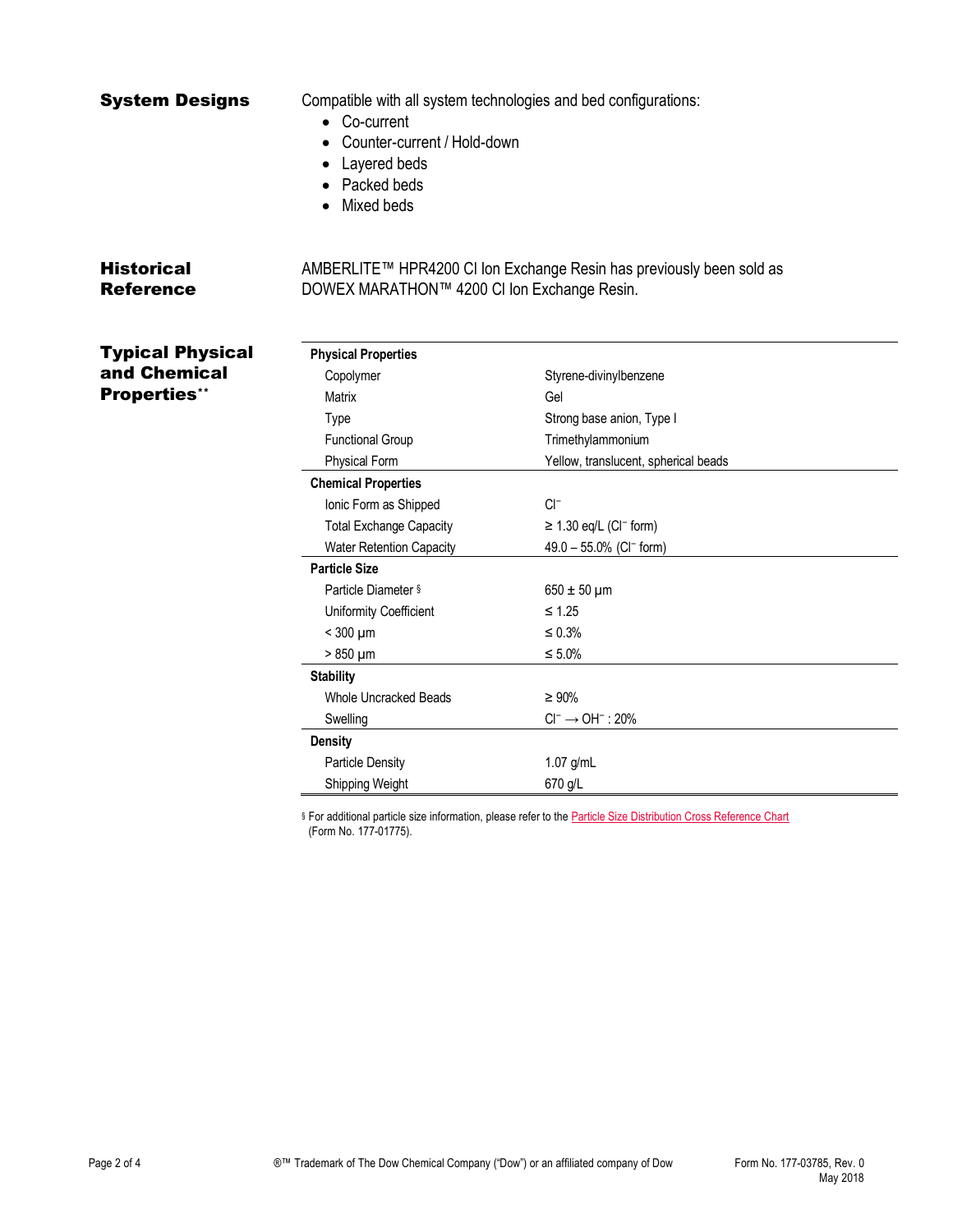## Suggested **Operating** Conditions\*\*

| Temperature Range |                                  |
|-------------------|----------------------------------|
| OH $-$ form $\pm$ | $5 - 60^{\circ}$ C (41 – 140°F)  |
| $Cl^-$ form       | $5 - 100^{\circ}$ C (41 – 212°F) |
| pH Range          |                                  |
| Service Cycle     | $1 - 14$                         |
| Stable            | $0 - 14$                         |

‡ Operating at elevated temperatures, for example above 60 – 70°C (140 – 158°F), may impact resin life. Contact our technical representative for details.

For additional information regarding recommended minimum bed depth, operating conditions, and regeneration conditions for [mixed beds](http://www.dow.com/webapps/include/GetDoc.aspx?filepath=liquidseps/pdfs/noreg/177-03705.pdf) (Form No. 177-03705) or [separate](http://www.dow.com/webapps/include/GetDoc.aspx?filepath=liquidseps/pdfs/noreg/177-03729.pdf)  [beds](http://www.dow.com/webapps/include/GetDoc.aspx?filepath=liquidseps/pdfs/noreg/177-03729.pdf) (Form No. 177-03729) in water treatment, please refer to our Tech Facts.

## **Hydraulic Characteristics**

Estimated bed expansion of AMBERLITE™ HPR4200 Cl Ion Exchange Resin as a function of backwash flowrate and temperature is shown in Figure 1.

Estimated pressure drop for AMBERLITE HPR4200 Cl as a function of service flowrate and temperature is shown in Figure 2. These pressure drop expectations are valid at the start of the service run with clean water.